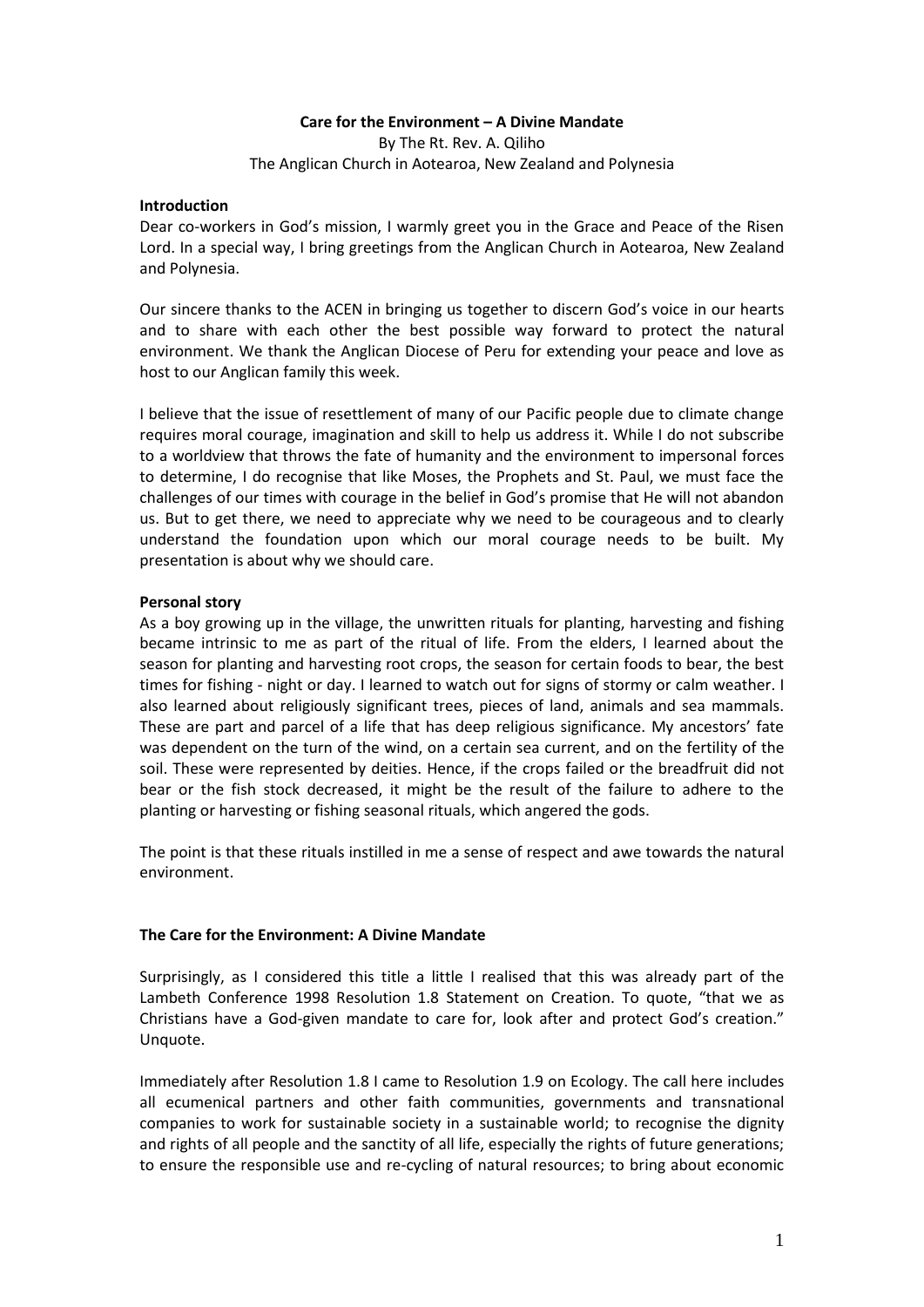reforms which will establish a just and fair trading system both for people and for the environment.

That was in 1998. The Bishops agreed it was urgent then. In my own reading about 1998 there was something else that was afforded more urgency and a lot of our energy was directed towards it. It was Resolution 1.10 on Human Sexuality.

In no other sphere of current concern has there been a more religious tone to public awareness than in dealing with issues concerning the natural environment. For it is here that we come face to face with the fundamental question of our place in the universe and our responsibilities for it; with the destructive potential of our human intervention on the one hand, and on the other, the awe-inspiring beauties of so many life forms now at risk due to climate change.

The Scriptures, according to John Passmore, are a key source of ecological awareness. Few passages in the Scriptures have had a deeper influence on our view of nature than Genesis chapter 1 with its momentous vision of the universe coming into being as the work of God. Humankind, the last and the greatest of God's creations, is given dominion over nature: "be fruitful and multiply, fill the earth and subdue it." There is a sense of wonder here at the smallness yet uniqueness of mankind, vulnerable but also unique in his ability to shape the environment.

We do not own the natural environment. We are its trustees on behalf of God for the sake of future generations. Life forms are not inventions but discoveries. They are I believe God's loan to us, entrusted to our collective care. Not only do we not own nature but we are duty bound to respect its integrity. Samson Raphael Hirsch the  $19<sup>th</sup>$  century commentator puts this rather well in an original interpretation of the phrase in Genesis chapter one, to quote, "Let us make man in our image after our own likeness."

I believe many interpretations have been made of this, for at that stage, prior to the creation of man, God was alone. But the 'us' says Hirsch, refers to the rest of creation. Because man alone would develop the capacity to change and possibly endanger the natural world, nature itself was consulted as to whether it approves of such a being.

I believe the implied condition is that we would use nature in such a way so as to be faithful to the Creator's purpose. Hence, the mandate to exercise dominion is not technical but **moral** and is limited by the obligation to protect and conserve. The famous Genesis story in chapters 2 and 3: the eating of forbidden fruit and man's subsequent exile from Eden seems to make just this point. Not everything is permitted; there are limits to what we can do, and when these limits are ignored, disaster follows. Moreover, the Book of Genesis **gives** a view of nature which is not human-centred but God-centred. Sure, humanity with its unique capacity for moral choices is the focus of its concerns. But the medieval Rabbi Moses Maimonides warns us against an anthropocentric view of reality. He says, "The universe does not exist for man's sake, but each being exists for each own sake and not because of some other thing." That is seen in the prophetic literature and the creation Psalms, for example, Psalm 104:10-14. Creation has its own dignity as God's masterpiece, and though we have the mandate to use it, we have none to destroy it.

In that respect, I come here to reaffirm on behalf of the Anglican Church in Aotearoa, New Zealand and Polynesia the call that we as Christians have a God-given mandate to care for, look after and protect God's creation.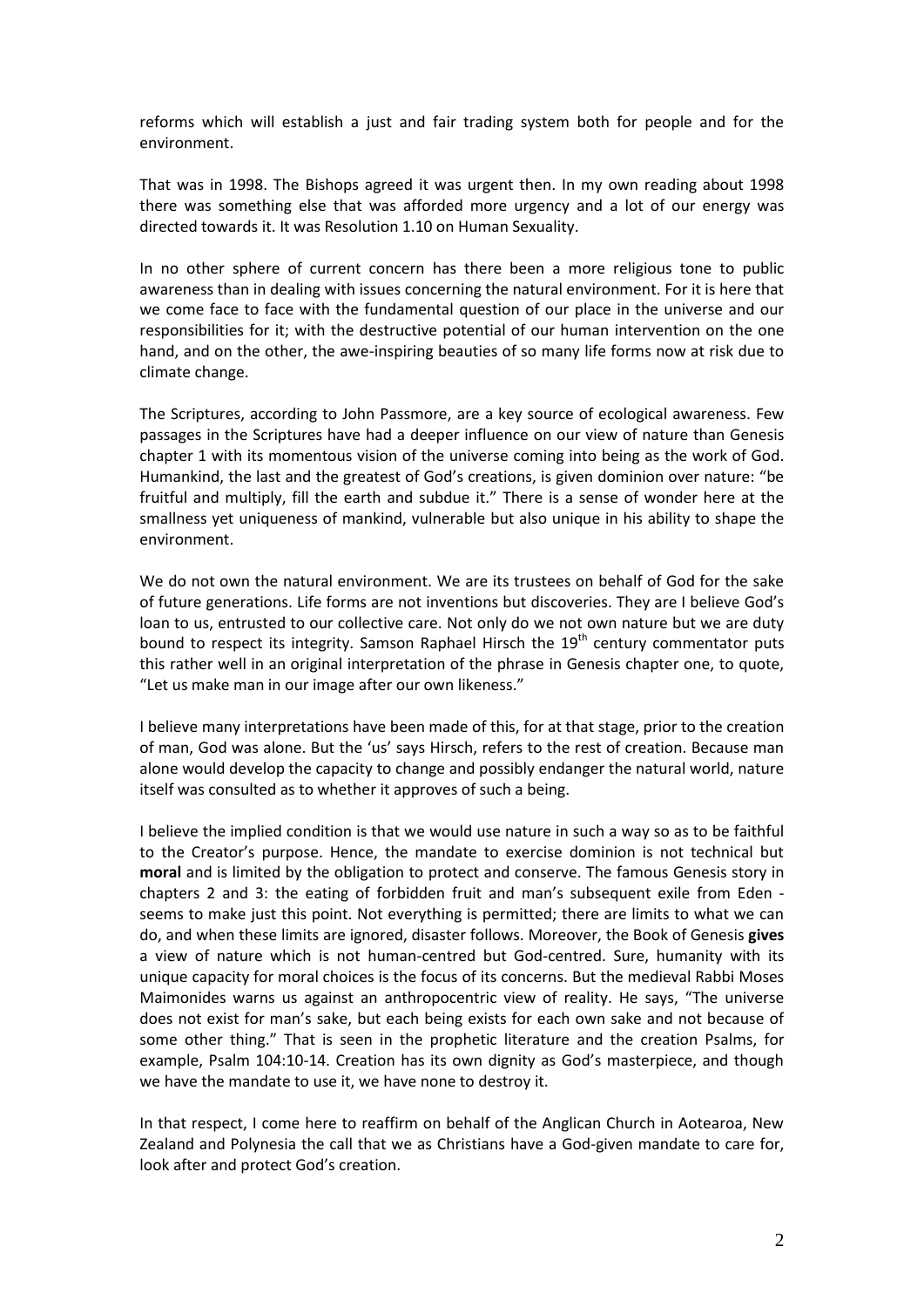The Environment initiative in the Province includes:

- 1. Uphold as urgent the  $5<sup>th</sup>$  mark of Mission. The Province is guided by this mark, "To protect the integrity of the earth, stewardship and to sustain and renew the life of the earth."
- 2. Diocesan Level
	- Various dioceses have their environment initiatives.
	- Vision Network Position Paper "Why Christians must care for the earth."
	- Diocese of Wellington "Care of Creation Activities in the Diocese."
	- Diocese of Polynesia "Moana Leadership concept incorporates the Environment." The setting up of the 'Vanua' (land) Institute for Environment and Rural Ministry.
- 3. Parish Level
	- 1. Youth (and local congregation) involvement in H.O.P.E (Help Our Polluted Environment). Assist in local Council & local Ministry of Environment initiatives to decrease human impact on environment degradation; help with environment education & advocacy; help with local clean up campaigns.
- 4. Partnership with other Organisations
	- 2. Pacific Conference of Churches "Environment Policy." Climate Change and Resettlement and Adaptation.
	- 3. Pacific Theological College and South Pacific Association of Theological **Schools**
- 5. Liturgical & Educational Resources
	- New Zealand Prayer Book is a wonderful Liturgical Resource (please go to the Aotearoa/NZ/Polynesia website, [www.ang.org.nz\)](http://www.ang.org.nz/)
	- ECREA website [www.ecrea.org.fj](http://www.ecrea.org.fj/)
	- $\blacksquare$  PCC website [www.pcc.org.fj](http://www.pcc.org.fj/)
	- **PTC** website [www.ptc.ac.fj](http://www.ptc.ac.fj/) (local theologians)

There are serious concerns still there with us in the Province.

- The change in weather patterns affects the whole.
- Storm and rising in sea level is a serious challenge in our various Pacific Island Nations.(Kiribati, Tuvalu, Nauru, Fiji and others).
- Poor quality and shortage of water.
- **Example 2** Eroded and impoverished soil.
- Forest destruction.
- **Plant and animal extinction.**
- **•** Damage of our marine life.
- Other local concerns on the list.

I am deeply concerned about what is happening to us in the Province and to our Pacific Ocean, our islands and our people. The possibility of our brothers and sisters in the islands leaving their beloved countries is very real. The challenge about resettlement will become a serious issue then.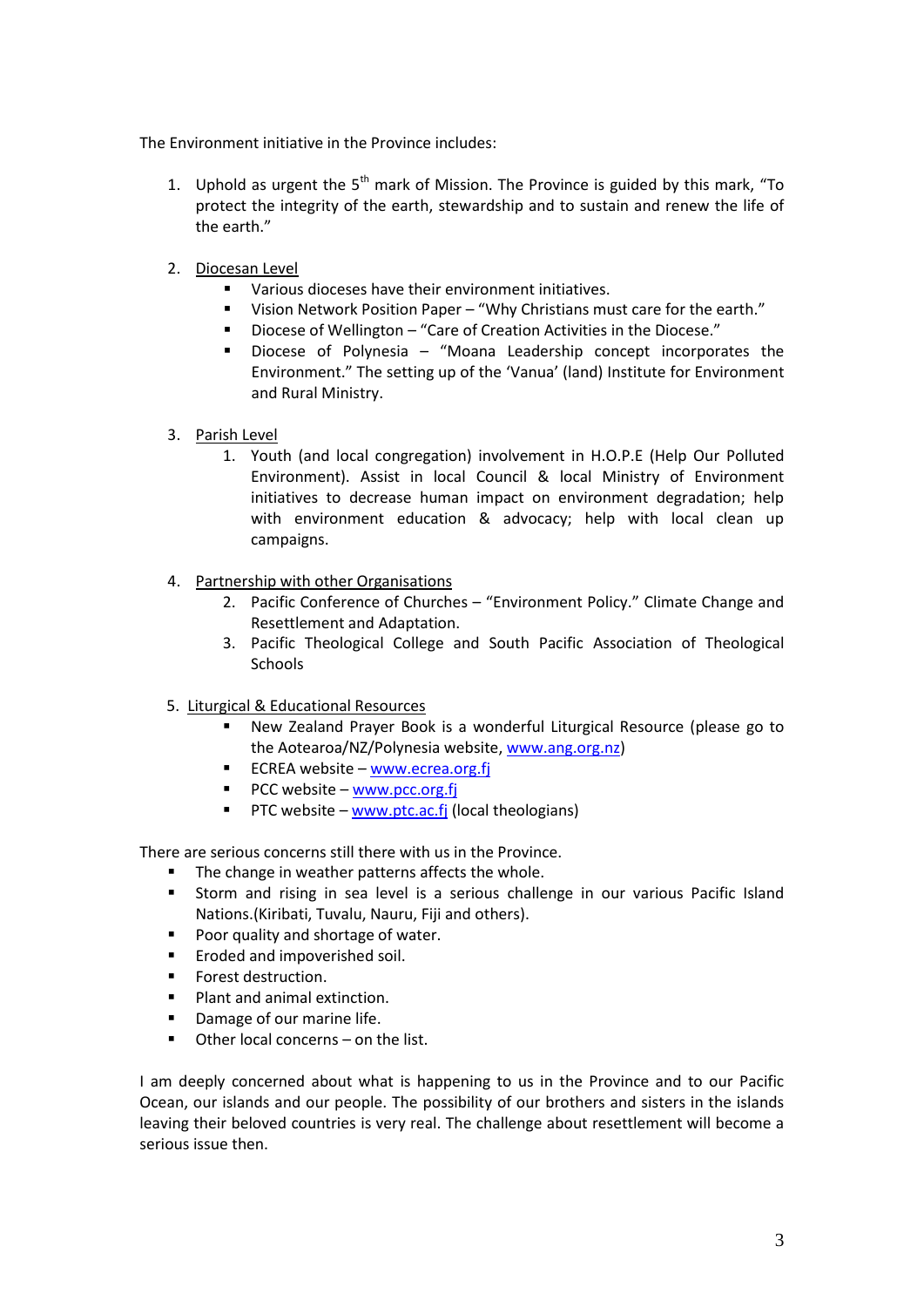## **Our Mission**

I believe that our Christian hope is born in the belief that the source of action lies within us. We need a moral framework that situates the source of responsibility for ourselves, the environment and for the future within us and not outside of us. We need one that attempts to minimise the awesome complexity of the decisions governments, corporations, and individuals have to take. But complexity can sometimes be an excuse for ignoring the moral dimension; and if we do that, we are lost.

Freedom means restraint. It means not doing everything we could do, nor doing something on the grounds that if we do not, someone else will. Without a moral vision, we will fail. And that vision can only emerge from conversation or dialogue, and from talking and listening from each other as we are going to do this week.

We hope in the knowledge that we have the power and the freedom to choose, that we can learn from our mistakes and act differently the next time. This is the basis of my hope and prayer for us this week as we discern together.

The questions put to us by climate change require answers that will be costly and painful. The tasks are not easy.

### **Recommendations**

- **1. We need to repent and have a change of heart, that we have failed God.**
- **2. As people of a God-given mandate, we need to recover our vision.**
- **3. Radically to bring our lifestyle into line with our calling as disciples of Jesus Christ.**
- **4. As Anglicans/Christians our task is not to try ourselves to carry the responsibility for changing the world, for this is God's world. But we are called to play our part in serving it and protecting it.**
- **5. We are called to bear witness to the truth about God's world and our human calling at every level. And our witness needs to be seen in our local churches and in our local lifestyle.**

### **Conclusion**

What is remarkable and real, I believe, is the glory of the created world, its astonishing diversity and multiplicity, revealing the beauty and glimpses of God. In most of these, if we listen carefully, we will hear the voice of God telling us something we need to know. It is for us to discern God's voice in the silence of our hearts and in the stillness of our minds. We seriously need to find our way back to God.

Vinaka vakalevu for listening and may God Bless us all in our deliberations this week.

Apimeleki Qiliho (Bishop)

Appendices: various interesting notes from different sources.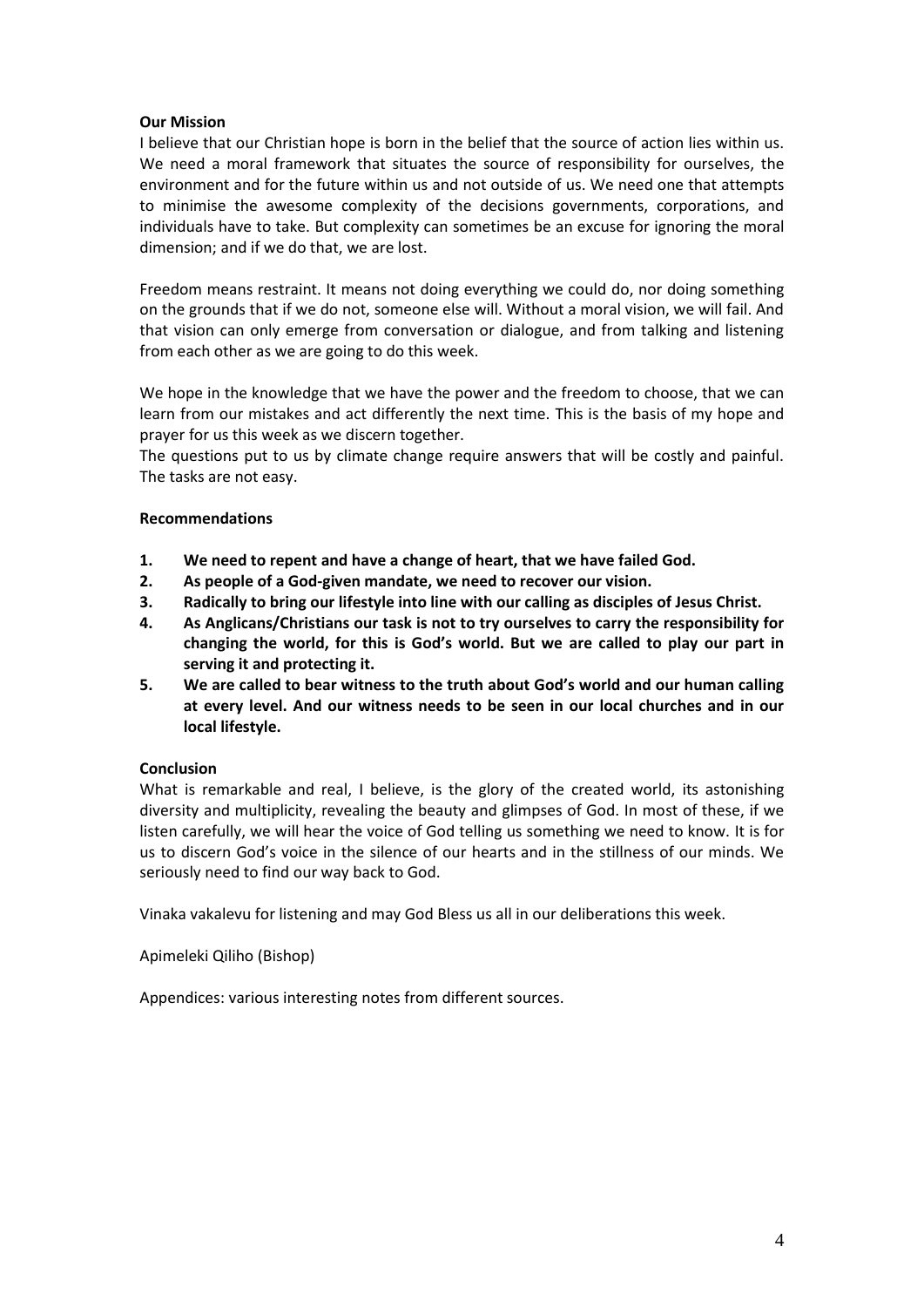## **Pacific Church Leaders Meeting Statement on Resettlement as a direct consequence of climate induced calamities**

# **Our Oikos – a new consciousness on climate change and our call to action "Moana Declaration", Tanoa International Hotel, 24 April 2009**

On the occasion of the Church Leaders Meeting on Resettlement as a direct consequence of climate induced calamities, Pacific Church Leaders issue the following statement on climate change and the imminent threat of forced relocation and displacement faced by Pacific peoples.

Mindful of the impacts on food and water security; our way of life; our culture; our community; our overall health and well being; the ecological systems on which we depend; other creatures with whom we share Gods creation.

Led by our faith traditions and the life of Jesus Christ, we stand on behalf of the poor, those who have little power and with those throughout history who have acted for justice,

We the Church Leaders from Pacific Island Countries (PICs) present at this meeting call upon the Pacific Islands Forum (PIF), affected states and the international community of states to:

- 1. **Ensure** that all persons and communities affected by climate induced catastrophes in the Pacific as well as other affected world regions, in particular those who are forced to flee their homes and lands, are afforded the respect and protection of the full spectrum of rights enshrined within the Universal Declaration on Human Rights and subsequent human rights treaties;
- 2. **Develop** local, national, sub-regional, regional and international plans to ensure respect for and protection of the rights of forced climate migrants;
- 3. **Develop** the framework for a new Convention or Protocol on Resettlement to cater for the specific and unique situation of persons, communities and states affected by climatic induced catastrophes.
- 4. **Undertake** immediate measures to identify available land and other appropriate resources for the purposes of relocating and resettling all forced climate migrants, both those displaced internally as well as those likely to seek resettlement in other countries;
- 5. **Carry out** intensive public consultations with Pacific communities affected and will be affected by rising sea levels or other consequences of climate change, with a view to developing viable and practical plans to protect the rights of forced climate migrants, in particular their housing, land and property and related rights;
- 6. **Develop** in a proactive way, in full partnership, cooperation and consultation with vulnerable people and communities affected by climate, policies, strategies and practical programmes that mitigate the worst effects and consequences of climate change on affected populations, and enable and empower such populations to adapt to changing environmental factors;
- 7. **Devote,** where mitigation and adaptation responses are likely to be insufficient per se, adequate resources, in particular financial resources, to practical measures designed to assist forced climate migrants to relocate and resettle in a manner consistent with their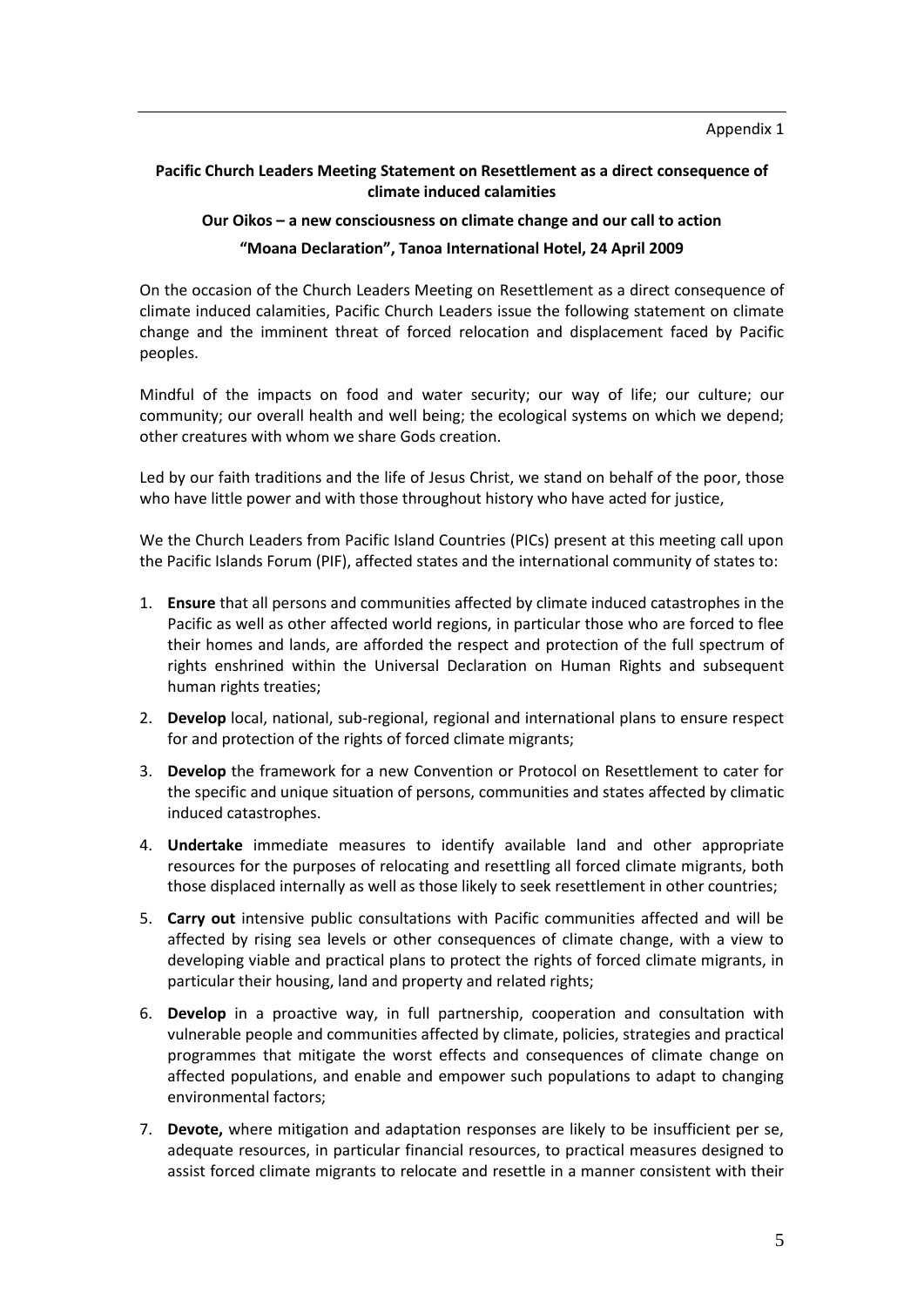rights and in ways that secure for them an adequate standard of living and sustainable livelihoods;

- 8. **Explore** creative and innovative methods of identifying long-term relocation and resettlement options for forced climate migrants, consistent with their housing, land, property and related rights, whilst preserving their dignity as human beings;
- 9. **Develop** and support projects that demonstrate an alternative economic model reflecting faith based values of: justice, equity, and sustainability – in challenge to the values inherent in the neo-liberal economic model dominant in the world today;
- 10. **Ensure** the rights of other populations affected by the forced displacement of climate change migrants, such as host or receiving communities in areas where climate change migrants are settled, are fully and adequately protected;
- 11. **Call** on the peoples of the Pacific and the international community of states, to act toward exhausting all avenues available toward the realization of the critical issues in this Moana Declaration;
- 12. **Reaffirm** the prophetic role of the church and its responsibility to recognize and speak out against the injustices wrought on by climate change and call on all persons, communities and states to act now.

24 April 2009, Nadi, Fiji.

Appendix 2



# **Pacific Conference of Churches**

# **"THE CRY TO SING THE LORD'S SONG IN OCEANIA"**<sup>1</sup> **The Oceania [Pacific] Churches' Declaration August 6th-13th 2010 Auckland, Aotearoa New Zealand**

## **PREAMBLE**

1

On the occasion of the Fourth Pacific Church Leaders Meeting, held in Auckland, Aotearoa New Zealand, we the Leaders of the Pacific Conference of Churches acknowledge the hospitality of Te Aka Puaho (Maori Synod) and the Pacific Islands Synod of the Presbyterian Church of Aotearoa New Zealand, the generosity of the Pacific Leadership Programme and the contributions of other delegates including the representatives of the Global Ecumenical Network on Migration.

The time has come for the Churches in Oceania to "sing a new song"; to discern and proclaim afresh of God to ourselves, our people, our *whenua*<sup>2</sup> and our governments. We looked at migration as our main theme from the perspectives of ecumenism,

<sup>&</sup>lt;sup>1</sup> Psalm 137. The term "Oceania" was first used in 1831. Its most substantial meaning was Rev. Dr. Tuwere"s definition in the document *"The Call to Reflection and Action to the Churches in Oceania"*  by the Ecumenical Pioneers and the Youth in April 2010, in Oceania. It is used here to refer to the context and people of the region of the word commonly known as the Pacific. This shift from Pacific to Oceania is made to indicate identity and selfhood of people and nations in this region of the world and their commitment to be actively engaged in the work of the worldwide ecumenical movement.

<sup>2</sup> This is the Maori term for "house". The corresponding terms in Oceania include *fale* and *vale*.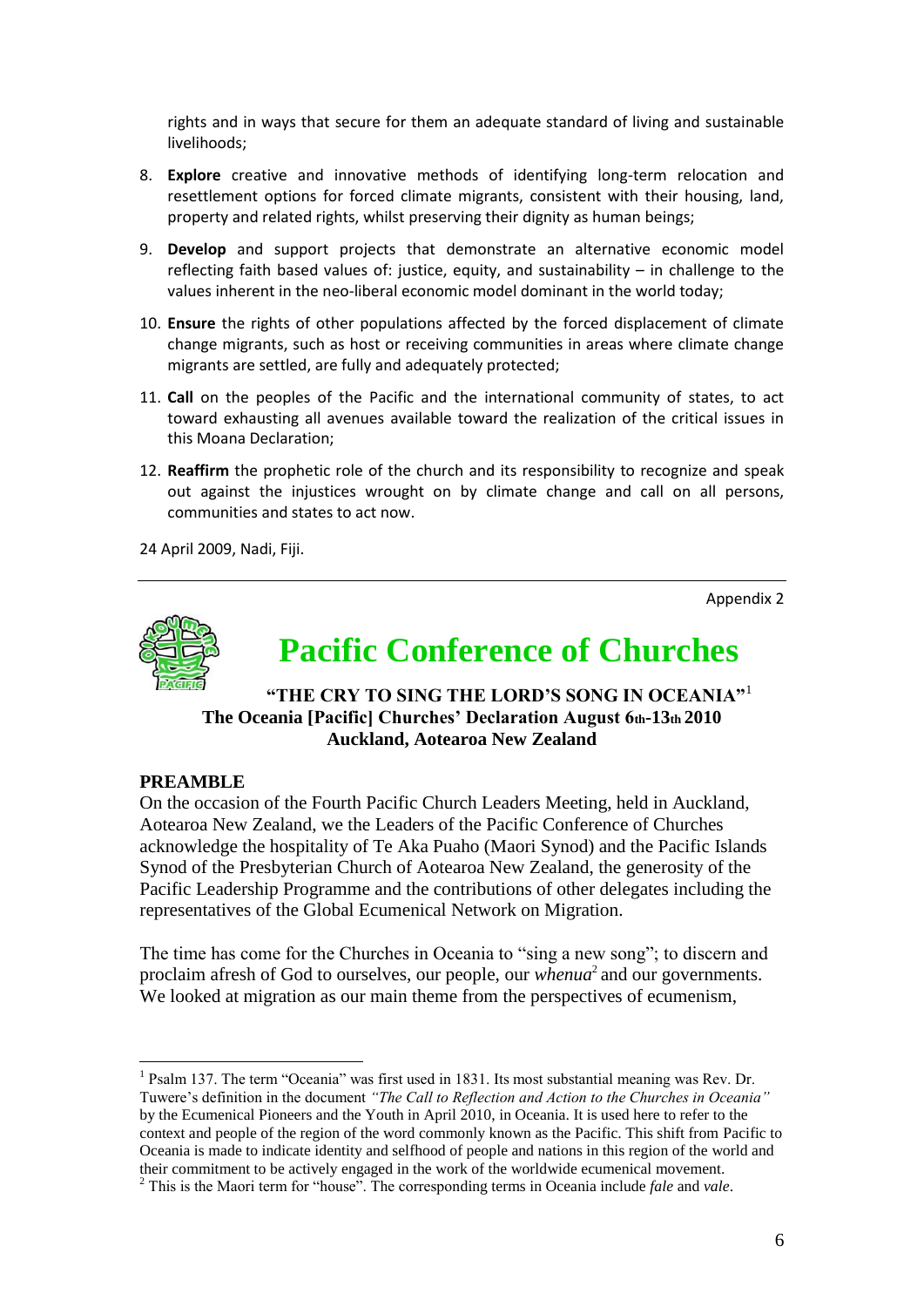climate change, governance and human rights, HIV and AIDS, and women and youth. We the church leaders hereby reemphasise Christian teachings about family.

Our *whare*,<sup>3</sup> the household of God in Oceania, has four main pillars:

- 1. An acknowledgement that God has called us to this moment in our ecumenical history to discover anew what God is saying to us and to our people in Oceania.
- 2. A call to all in Oceania churches, civil societies and governments to reform and strengthen the bonds of solidarity and fellowship.
- 3. Our moral and ethical responsibility to shape the region of Oceania to be more and more what God wants it to be.
- 4. The need for us as Churches to recapture our regional responsibility to partner and accompany political leaders on key moral and ethical issues that underpin the changes that our region of Oceania faces today.

As church leaders of the Pacific Conference of Churches, our call is basically one: for churches, civil society groups, traditional communities, traditional leaders and governments to revisit our identity as peoples of Oceania.

# **We the Church Leaders:**

1

- 1. Acknowledge the Lordship of Jesus Christ even before we are called into being; it is for this reason that we as church leaders met in these past few days to discern and discuss the key issues our region faces;
- 2. Hear and feel the cry of the Maori people in Aotearoa New Zealand for greater connection and association with Oceania as a basis of our common identity as people of Oceania. As the *Tangata Whenua* (Maori People) struggle to sing their own song of justice, we call on our churches in Oceania to ensure the meaningful participation of and solidarity action on the needs of the Te Aka Puaho (Maori Synod of the Presbyterian Church of Aotearoa New Zealand).
- 3. Call for a fundamental and urgent rethinking of who we are in Oceania on the following key areas:
	- 3.1 The ecumenical vision taking into account a redefinition of ecumenism in our Oceania and key aspects of sufficiency, wholeness, inclusivity and reconciliation.
	- 3.2 Development models, driven by a "more is better" principle that gives rise to poverty and inequality, exploitation and devastation of the environment and natural resources.
	- 3.3 Governance and leadership models that give rise to corruption, division and unhealthy competition among people of Oceania.<sup>4</sup>
- 4. Call for a renewed focus on the notion of self-determination as a key human rights issue in our region of Oceania. We recognise the overarching nature of human rights in Oceanic societies and we understand that human rights need to take account of religious and moral values that we hold as churches, and the cultural norms that govern our people over centuries.
- 5. Stand in solidarity with all migrant communities from Oceania, recognising the socio- cultural and economic challenges they face. We therefore call for greater

<sup>&</sup>lt;sup>3</sup> This refers to traditions, land and culture of the Maori people in Aotearoa. Its corresponding terms in Oceania include *Vanua* and *Fenua.*

<sup>&</sup>lt;sup>4</sup> Health issues are also part of the need to rethink the governance and leadership models operating in Oceania today.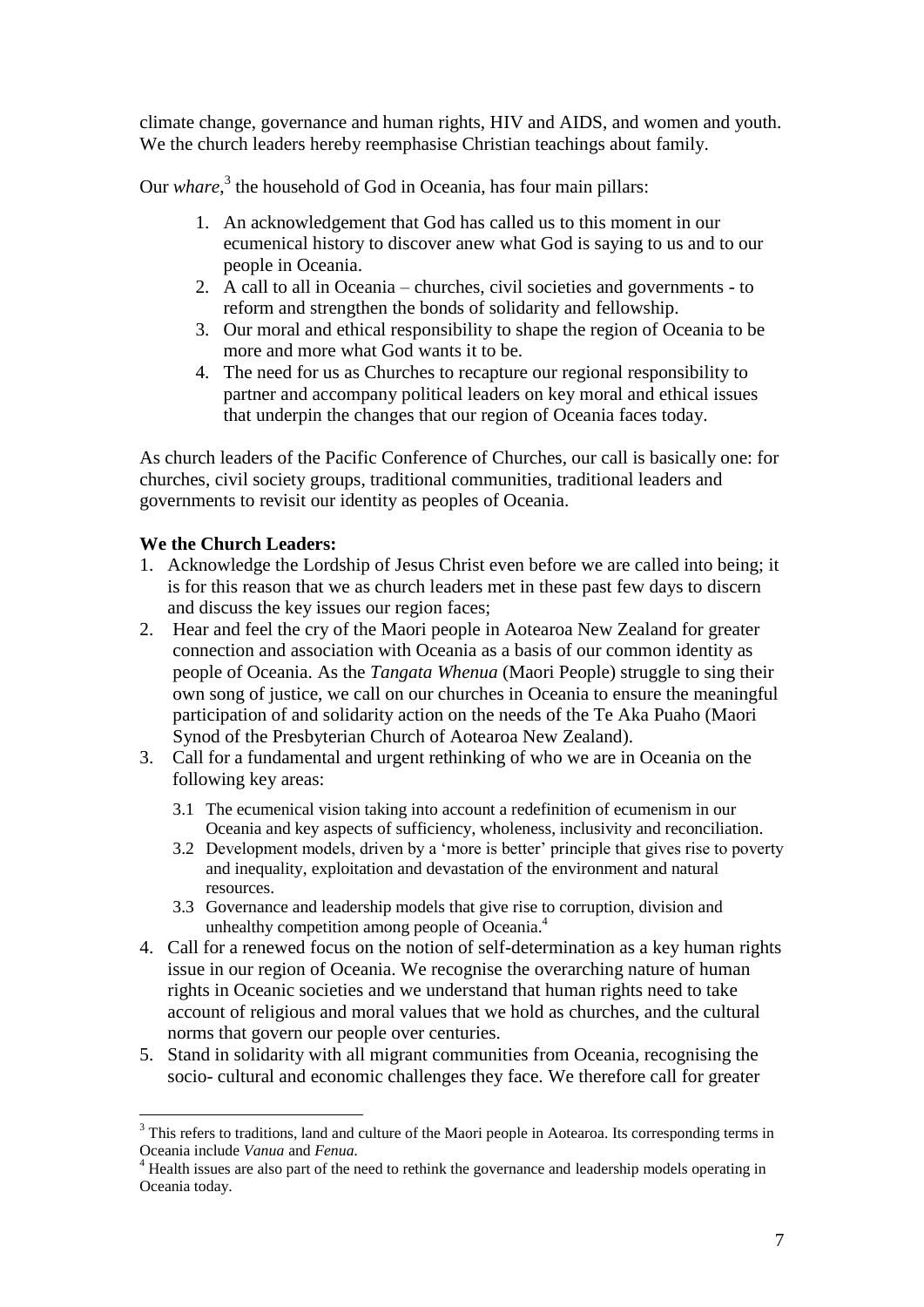recognition and protection of migrant communities in Oceania, Australia and Aotearoa. Furthermore, we call for the Pacific Conference of Churches Secretariat to coordinate and facilitate research and advocacy initiatives on these issues at national, regional and international levels.

- 6. Call on our churches and governments in Oceania to address the resettlement of populations, as a pressing moral and ethical issue where the church, traditional and political leaders need to take responsibility and leadership. We reaffirm the calls made in the 2009 Moana Declaration that we:
	- 6.1 Reaffirm the issue of resettlement of populations due to climate change as a critical issue of our time;
	- 6.2 Engage in dialogue and discussions between churches, traditional leaders and governments on resettlement;
	- 6.3 Network and advocate for a regional and international agreement on resettlement for the protection of the rights of 'forced climate migrants';
	- 6.4 Forge partnerships between churches, traditional leaders and governments on mitigation and adaptation needs of our communities.
- 7. Mindful of the cultural and traditional values of Oceania, we call for the inclusion of gender policies in our Churches in Oceania and recognise that such policies must be premised on the religious, moral values of our communities.
- 8. Recognise that God"s mission includes women and youth and therefore, we call on our communities of faith to allow more meaningful and active participation of women and youth in the mission of the church. We endorse and commit to the statement; "Call to Reflection and Action" to the churches in Oceania of the intergenerational encounter between the ecumenical pioneers and youth.
- 9. Encourage our churches and the PCC secretariat to ensure that youths of migrant churches, particularly those in Aotearoa and Australia are included in regional youth activities that foster ecumenical relations, share and deepen historical memory and foster our regional identity as people of Oceania.
- 10. Affirm that our response to the HIV and AIDS pandemic lies in the heart at what it means to be a Christian. We acknowledge the statement in the report of the Commission on AIDS in the Pacific calling for the continued partnership of churches with all stakeholders, especially at the national level.
- 11. Affirm our commitments to the 2004 Nadi Declaration, at the 2007 PCLM, to implement the  $SPATS<sup>5</sup>$  curriculum on HIV and AIDS and in the Resolution of the 9th PCC General Assembly, for a concerted response to HIV and AIDS in Oceania. We commit ourselves to equipping our ministers to engage meaningfully and practically with this issue. We accept our Christian responsibility to share hope and love through our acceptance and care of people living with HIV and AIDS.
- 12. Commit to the aforementioned responsibilities and to ensure their careful and effective implementation in our churches.

## **August 13, 2010 Auckland, Aotearoa New Zealand**

<sup>1</sup> <sup>5</sup> South Pacific Association of Theological Schools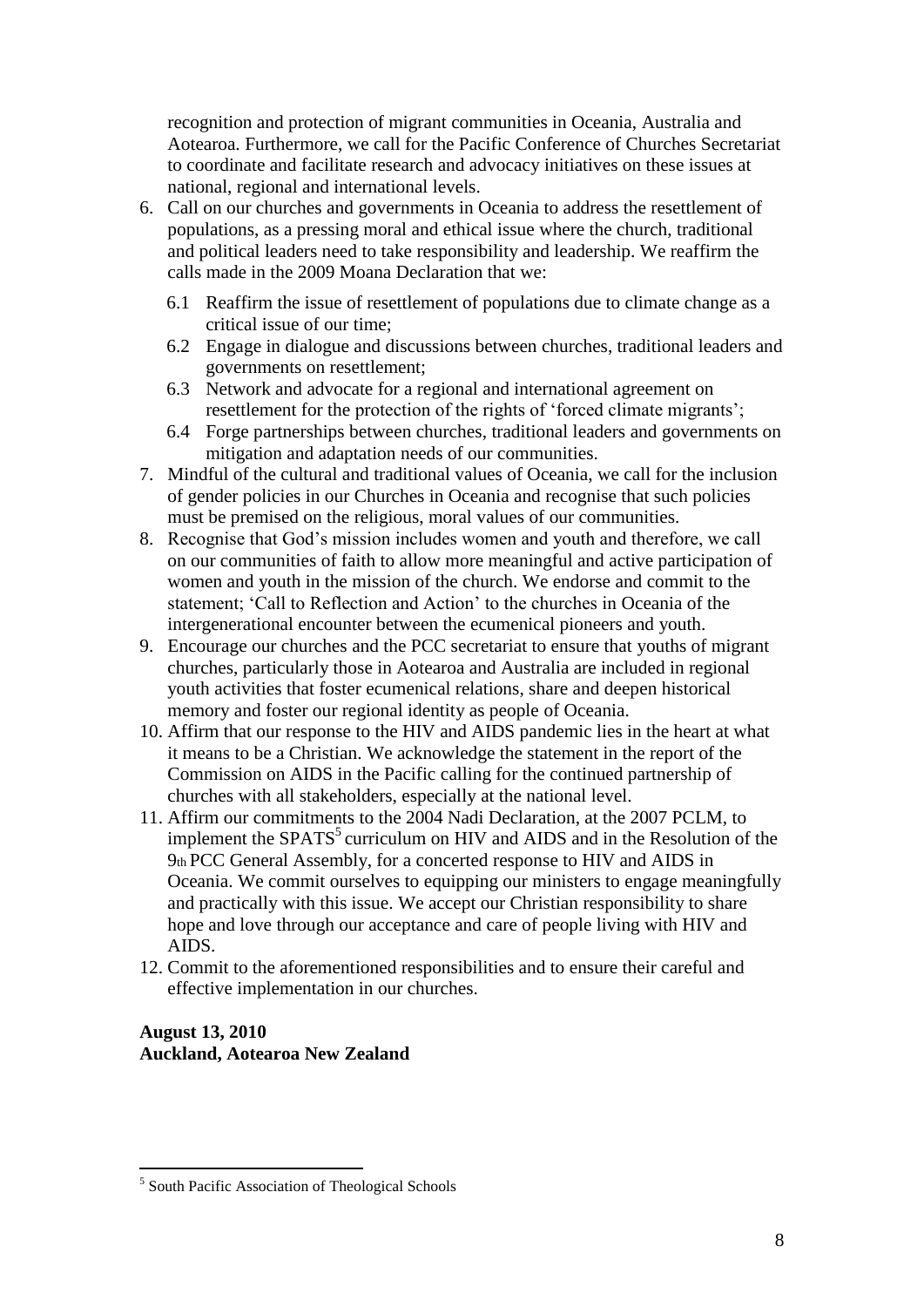**New York Times Op-Ed Contributor**

# **On Nauru, a Sinking Feeling**

**By MARCUS STEPHEN**

**Published: July 18, 2011** 

**Yaren, Nauru** 

I FORGIVE you if you have never heard of my country.

At just 8 square miles, about a third of the size of Manhattan, and located in the southern Pacific Ocean, Nauru appears as merely a pinpoint on most maps — if it is not missing entirely in a vast expanse of blue.

But make no mistake; we are a sovereign nation, with our own language, customs and history dating back 3,000 years. Nauru is worth a quick Internet search, I assure you, for not only will you discover a fascinating country that is often overlooked, you will find an indispensible cautionary tale about life in a place with hard ecological limits.

Phosphate mining, first by foreign companies and later our own, cleared the lush tropical rainforest that once covered our island's interior, scarring the land and leaving only a thin strip of coastline for us to live on. The legacy of exploitation left us with few economic alternatives and one of the highest unemployment rates in the world, and led previous governments to make unwise investments that ultimately squandered our country's savings.

I am not looking for sympathy, but rather warning you what can happen when a country runs out of options. The world is headed down a similar path with the relentless burning of coal and oil, which is altering the planet's climate, melting ice caps, making oceans more acidic and edging us ever closer to a day when no one will be able to take clean water, fertile soil or abundant food for granted.

Climate change also threatens the very existence of many countries in the Pacific, where the sea level is projected to rise three feet or more by the end of the century. Already, Nauru's coast, the only habitable area, is steadily eroding, and communities in Papua New Guinea and the Solomon Islands have been forced to flee their homes to escape record tides. The low-lying nations of Tuvalu, Kiribati and the Marshall Islands may vanish entirely within our grandchildren's lifetimes.

Similar climate stories are playing out on nearly every continent, where a steady onslaught of droughts, floods and heat waves, which are expected to become even more frequent and intense with climate change, have displaced millions of people and led to widespread food shortages.

The changes have already heightened competition over scarce resources, and could foreshadow life in a world where conflicts are increasingly driven by environmental catastrophes.